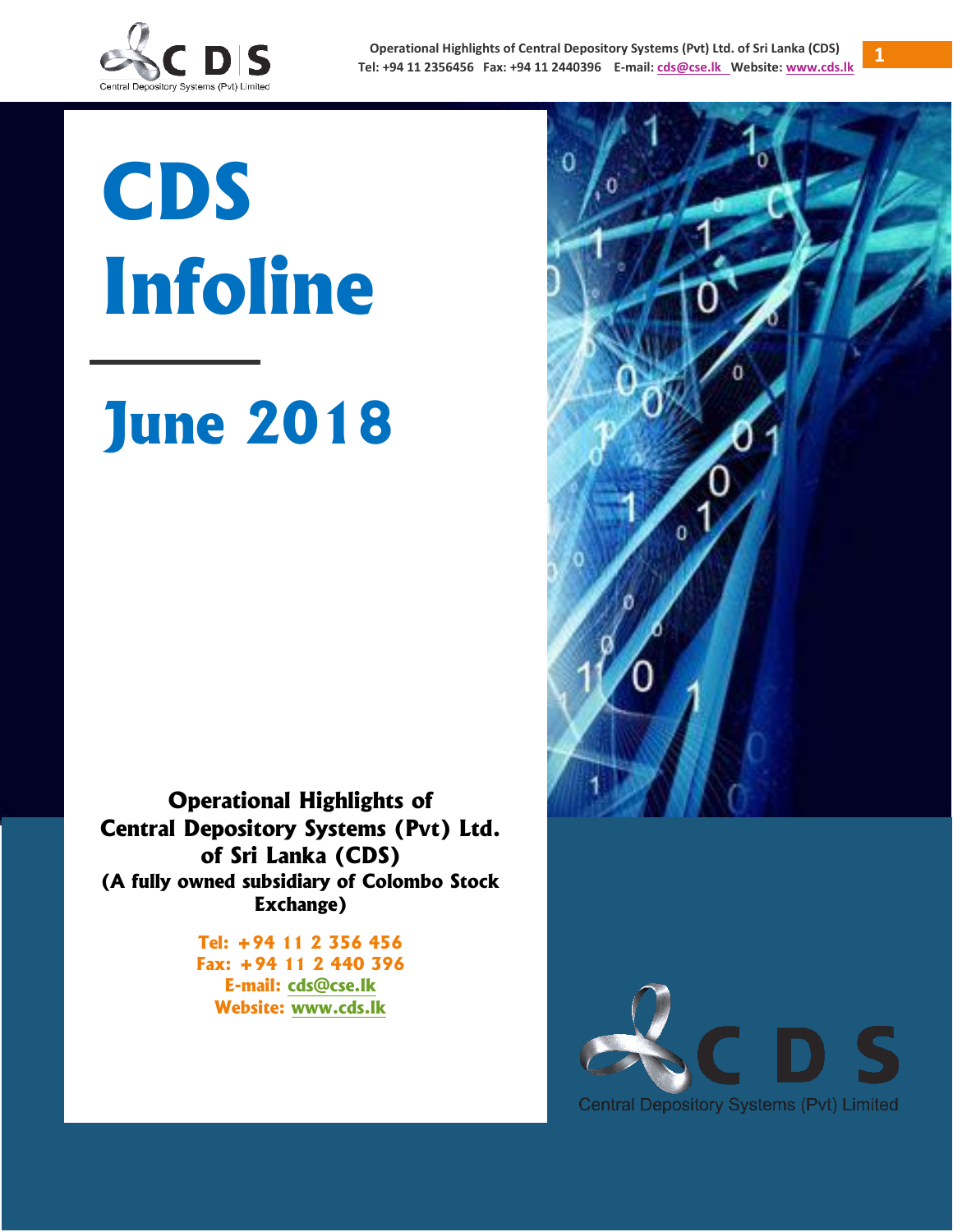

### **June 2018 at a Glance**

<span id="page-1-0"></span>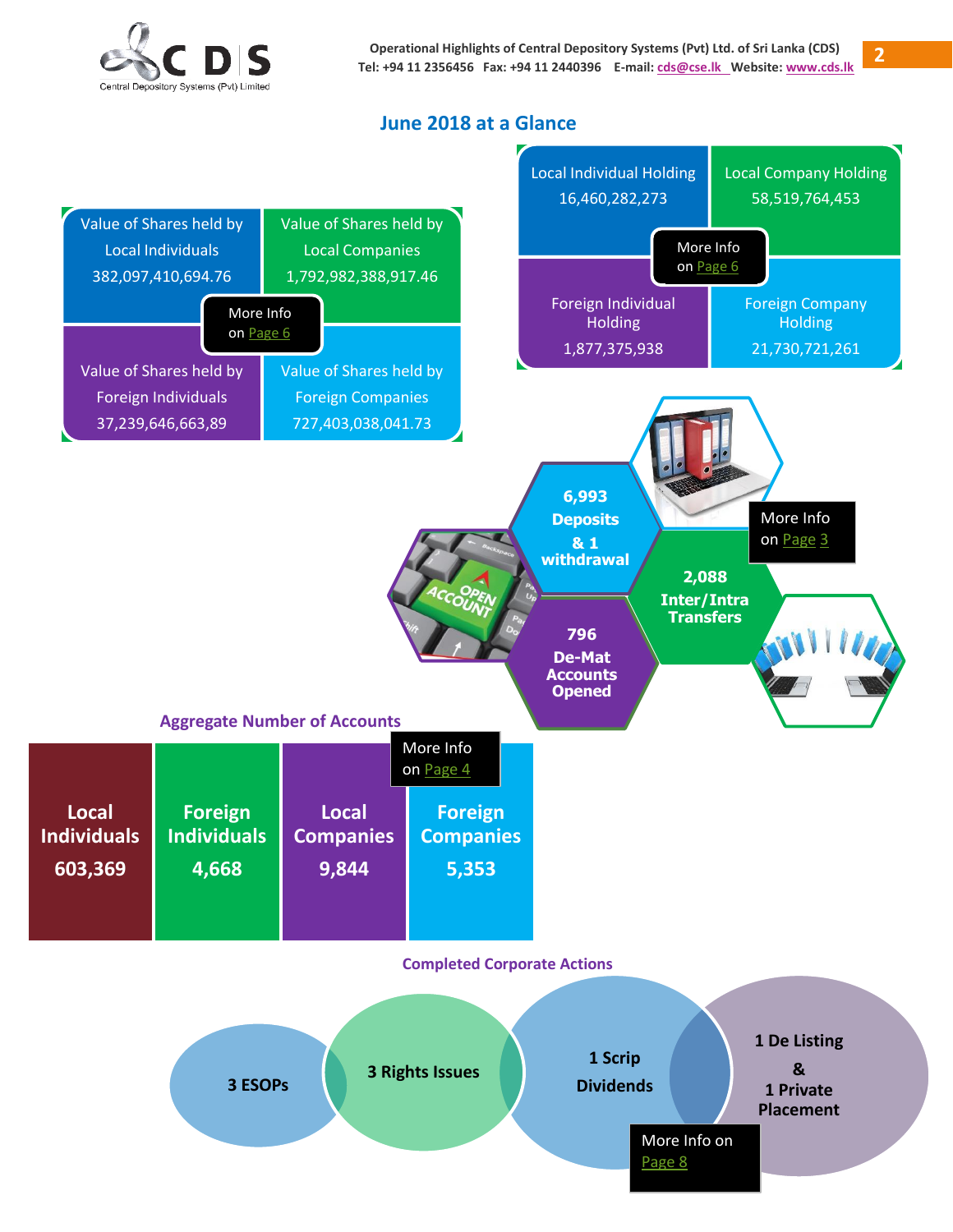

# **Operational Highlights**

| <b>Major Operations</b>              | <b>Jun-18</b> | $May-18$     | <b>Apr-18</b> | <b>Mar-18</b>  | <b>Feb-18</b>  | $Jan-18$     | $Jun-17$     |
|--------------------------------------|---------------|--------------|---------------|----------------|----------------|--------------|--------------|
| <b>New Accounts (No.)</b>            | 796           | 914          | 775           | 1,120          | 898            | 855          | 882          |
| <b>Deposits (No.)</b>                | $*6,993$      | 14,213       | 38,528        | 24,996         | 6,858          | 6,015        | 18,477       |
| <b>Withdrawals (No.)</b>             | $1\,$         | $\mathbf{1}$ | $1\,$         | $\overline{2}$ | $\overline{0}$ | $\mathbf{0}$ | $\mathbf{0}$ |
| <b>Transfers (No.)</b>               | 2,088         | 2,423        | 1,753         | 3,803          | 2,551          | 2,265        | 2,564        |
| <b>Trades (No.) - Equity</b>         | 61,406        | 80,737       | 66,048        | 100,869        | 108,986        | 60,946       | 100,413      |
| <b>Trades (No.)-Closed End Funds</b> | 21            | 25           | 15            | 30             | 46             | 86           | 61           |
| <b>Market Days (No.)</b>             | 19            | 21           | 19            | 20             | 18             | 20           | 20           |
| <b>Listed Companies (No.)</b>        | 298           | 299          | 299           | 299            | 299            | 298          | 296          |
| <b>Participants (No.)</b>            | 47            | 47           | 47            | 47             | 47             | 47           | 50           |

\*Deposits in June 2018 include 6,160 direct deposits made due to Subdivisions, Right Issues, Initial public Offers and Capitalization of Reserves.

| e-Services Enrollment | As at 30 <sup>th</sup> June 2018 | June-18 | As at $31st$ May 2018 |
|-----------------------|----------------------------------|---------|-----------------------|
| <b>SMS</b>            | 11.206                           | 55      | 11.151                |
| e-Statements          | 24.403                           | 692     | 23,711                |

|                                              |           |            |          |            |       | <b>Annual Comparison</b>             | 2018           | 2017<br><b>CUMALATIVE</b> |
|----------------------------------------------|-----------|------------|----------|------------|-------|--------------------------------------|----------------|---------------------------|
| <b>Comparative analysis on monthly basis</b> |           |            |          |            |       |                                      | <b>JAN-JUN</b> |                           |
|                                              | Jun.      | <b>May</b> | Apr      | <b>Mar</b> | Feb   | New Accounts (No.)                   | 5,358          | 5,880                     |
|                                              | 18        | 18         | 18       | 18         | 18    | Deposits (No.)                       | 97,603         | 76,626                    |
| New Accounts (No.)                           | $-12.91$  | 17.94      | $-30.80$ | 24.72      | 5.03  | <b>Withdrawals (No.)</b>             | 5              | 4                         |
|                                              |           |            |          |            |       | <b>Transfers (No.)</b>               | 14,883         | 12,862                    |
| Deposits (No.)                               | $-50.80$  | $-63.11$   | 54.14    | 264.48     | 14.01 | Trades (No.) - Equity                | 417,586        | 458,116                   |
| <b>Trades (No.) - Equity</b>                 | $-100.00$ | 22.24      | $-34.52$ | $-7.45$    | 78.82 | <b>Trades (No.)-Closed End Funds</b> | 223            | 317                       |



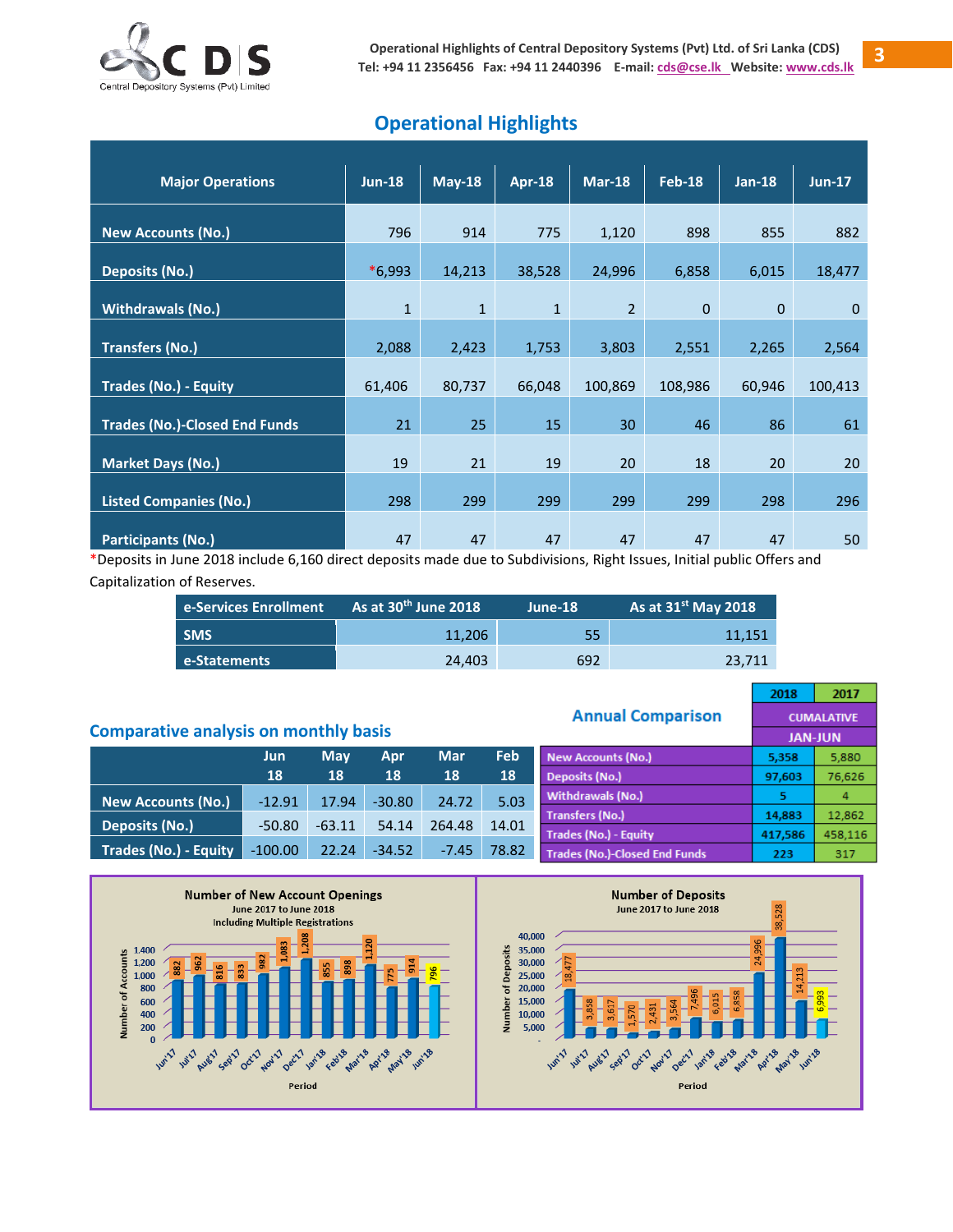

# **Number of CDS Accounts by Investor Category**

<span id="page-3-0"></span>

|                                         | $Jun-18$ | $Mav-18$ | Apr-18  | $Mar-18$ | <b>Feb-18</b> | $Jan-18$ | $Jun-17$ |
|-----------------------------------------|----------|----------|---------|----------|---------------|----------|----------|
|                                         |          |          |         |          |               |          |          |
| Local Individuals (No.)                 | 603,369  | 602,866  | 602,291 | 601,804  | 601,076       | 600,508  | 596,079  |
|                                         |          |          |         |          |               |          |          |
| <b>Foreign Individuals (No.)</b>        | 4,668    | 4,667    | 4,662   | 4,655    | 4,652         | 4,639    | 4,598    |
|                                         |          |          |         |          |               |          |          |
| <b>Local Companies (No.)</b>            | 9,844    | 9,811    | 9.790   | 9,765    | 9.740         | 9,720    | 9,532    |
|                                         |          |          |         |          |               |          |          |
| <b>Foreign Companies (No.)</b>          | 5,353    | 5,336    | 5,315   | 5,306    | 5,291         | 5,280    | 5,168    |
| <b>Total</b>                            |          |          |         |          |               |          |          |
| <b>Excluding Multiple Registrations</b> | 623,234  | 622,680  | 622,058 | 621,530  | 620,759       | 620,147  | 615,377  |
| <b>Total De-Mat Accounts</b>            |          |          |         |          |               |          |          |
|                                         |          |          |         |          |               |          |          |
| <b>Including Multiple Registrations</b> | 818,807  | 818.011  | 817.097 | 816.322  | 815.202       | 814.304  | 807,565  |

#### **De-Mat Account Categories as a Percentage against Total Registrations Excluding Multiple Registrations (%)**

|                                         | $M$ ay-18 | Apr-18 | $Mar-18$ | Feb-18 | $Jan-18$ | <b>Dec-17</b> | $May-17$ |
|-----------------------------------------|-----------|--------|----------|--------|----------|---------------|----------|
|                                         |           |        |          |        |          |               |          |
| Local Individuals (No.)                 | 96.81     | 96.82  | 96.82    | 96.83  | 96.83    | 96.83         | 96.86    |
|                                         |           |        |          |        |          |               |          |
| <b>Foreign Individuals (No.)</b>        | 0.75      | 0.75   | 0.75     | 0.75   | 0.75     | 0.75          | 0.75     |
|                                         |           |        |          |        |          |               |          |
| <b>Local Companies (No.)</b>            | 1.58      | 1.58   | 1.57     | 1.57   | 1.57     | 1.57          | 1.55     |
|                                         |           |        |          |        |          |               |          |
| <b>Foreign Companies (No.)</b>          | 0.86      | 0.86   | 0.85     | 0.85   | 0.85     | 0.85          | 0.84     |
| <b>Total</b>                            |           |        |          |        |          |               |          |
| <b>Excluding Multiple Registrations</b> | 100.00    | 100.00 | 100.00   | 100.00 | 100.00   | 100.00        | 100.00   |

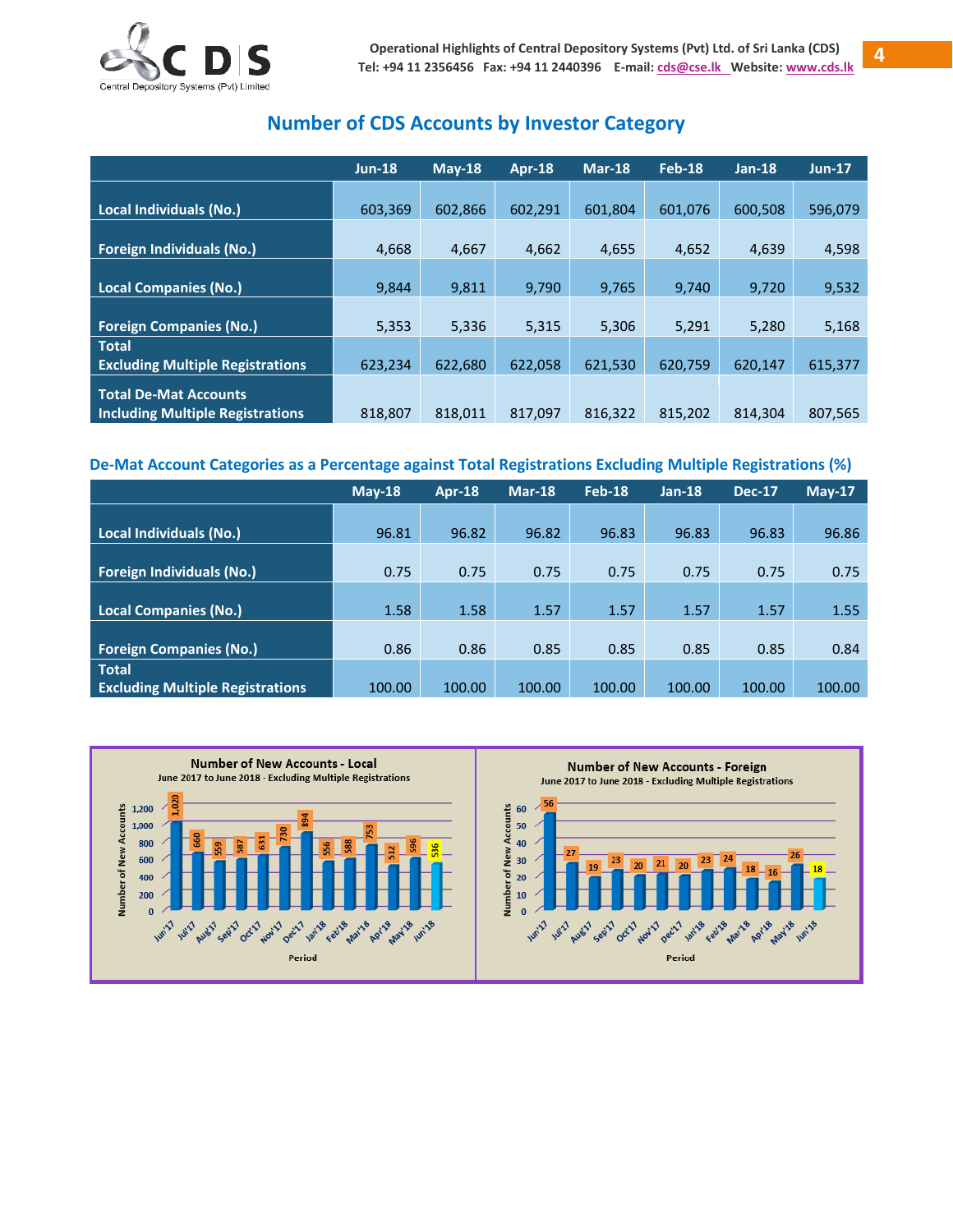

## **Value & Quantity of the Securities held in the CDS**

| <b>Securities Held in Custody</b><br>(Nos.) | $Jun-18$       | $M$ ay-18      | <b>Apr-18</b>  | $Mar-18$       | <b>Jun-17</b>  |
|---------------------------------------------|----------------|----------------|----------------|----------------|----------------|
| <b>Domestic</b>                             | 74,980,046,726 | 74,947,960,941 | 74,861,862,130 | 74,667,244,567 | 66,574,571,858 |
| Foreign                                     | 23,608,097,199 | 23,615,417,217 | 23,476,944,136 | 23,386,347,540 | 22,425,998,884 |
| <b>Total</b>                                | 98,588,143,925 | 98,563,378,158 | 98,338,806,266 | 98,053,592,107 | 89,000,570,742 |

| <b>Comparative Analysis on</b><br><b>Fluctuations(Change)</b> | $Jun-18$  | $Mav-18$ | Apr- $18$ |
|---------------------------------------------------------------|-----------|----------|-----------|
| <b>Domestic</b>                                               | 0.043%    | 0.115%   | 0.261%    |
| Foreign                                                       | $-0.031%$ | 0.590%   | 0.387%    |
| <b>Total</b>                                                  | 0.025%    | 0.228%   | 0.291%    |

| <b>Securities Held in Custody</b><br>(Rs.) | $Jun-18$          | $May-18$          | Apr-18            | Mar-18            | $Jun-17$          |
|--------------------------------------------|-------------------|-------------------|-------------------|-------------------|-------------------|
| <b>Domestic</b>                            | 2,175,079,799,612 | 2,259,005,050,728 | 2,304,995,886,752 | 2,253,454,000,029 | 2,253,085,934,792 |
| Foreign                                    | 764,642,502,706   | 790,702,561,900   | 809,627,894,533   | 794,982,037,532   | 840,226,749,534   |
| <b>Total</b>                               | 2,939,722,302,318 | 3,049,707,612,629 | 3,114,623,781,285 | 3,048,436,037,562 | 3,093,312,684,326 |

| <b>Comparative Analysis on</b><br><b>Fluctuations(Change)</b> | $Jun-18$   | $M$ ay-18 | Apr-18 |  |
|---------------------------------------------------------------|------------|-----------|--------|--|
| <b>Domestic</b>                                               | $-3.715%$  | $-1.995%$ | 2.287% |  |
| Foreign                                                       | $-3.296%$  | $-2.338%$ | 1.842% |  |
| Total                                                         | $-3.606\%$ | $-2.084%$ | 2.171% |  |



<span id="page-4-0"></span>**Value & Quantity of the Securities held in the CDS by Investor Category**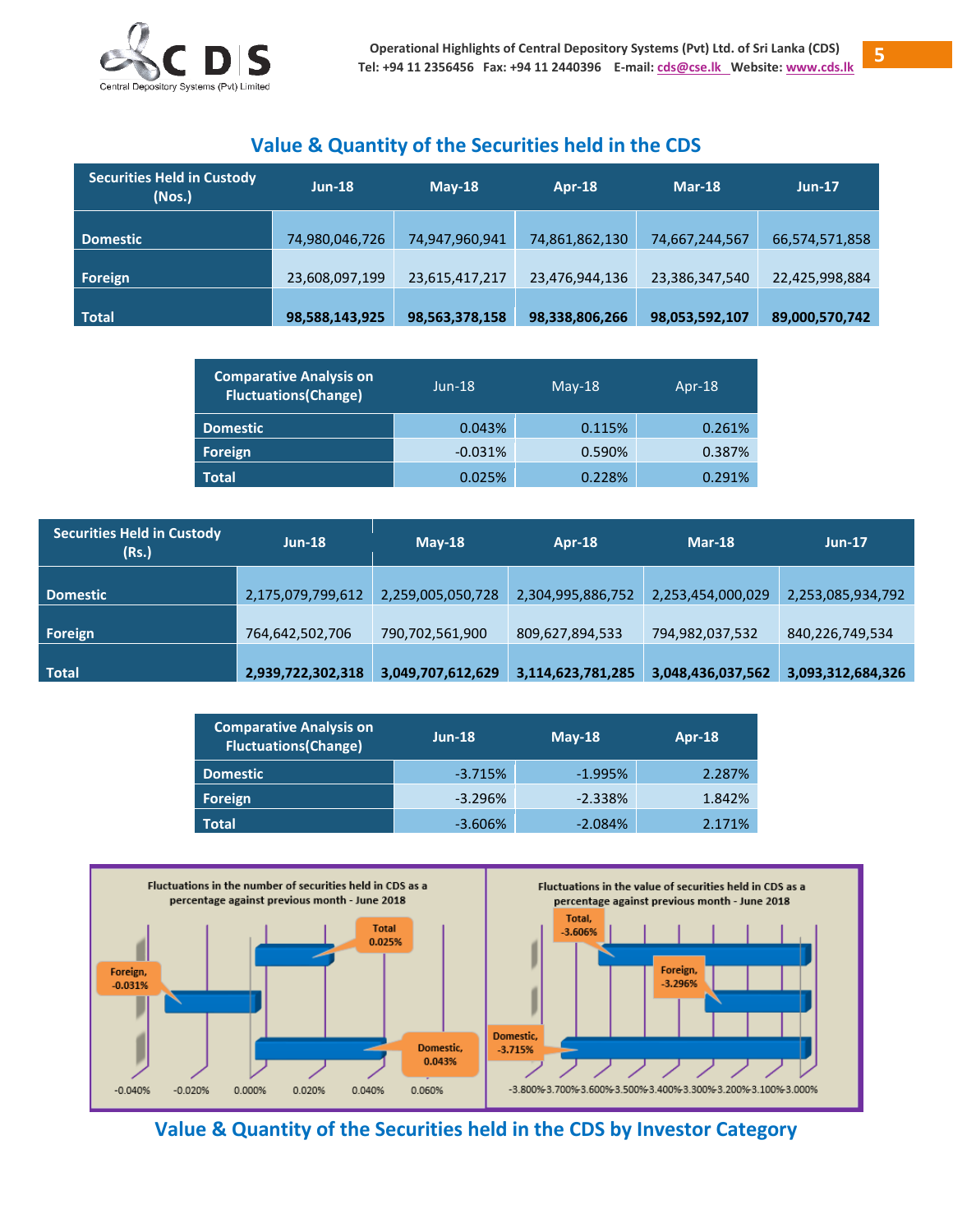

# **June 2018**

| <b>Investor Category</b>  | <b>Equity Holding</b> | <b>Corporate Debt Holding</b> | <b>Total Holding</b> |
|---------------------------|-----------------------|-------------------------------|----------------------|
|                           |                       |                               |                      |
| <b>Local Individual</b>   | 16,284,153,329        | 176,128,944                   | 16,460,282,273       |
|                           |                       |                               |                      |
| <b>Local Company</b>      | 55,652,455,585        | 2,867,308,868                 | 58,519,764,453       |
|                           |                       |                               |                      |
| <b>Foreign Company</b>    | 21,715,897,561        | 14,823,700                    | 21,730,721,261       |
|                           |                       |                               |                      |
| <b>Foreign Individual</b> | 1,874,136,425         | 3,239,513                     | 1,877,375,938        |
|                           |                       |                               |                      |
| <b>Total</b>              | 95,526,642,900        | 3,061,501,025                 | 98,588,143,925       |

| <b>Investor Category</b>  | <b>Equity Value</b>  | <b>Corporate Debt Value</b> | <b>Total Value</b>   |  |
|---------------------------|----------------------|-----------------------------|----------------------|--|
|                           |                      |                             |                      |  |
| <b>Local Individual</b>   | 364,957,550,622.66   | 17,139,860,072.10           | 382,097,410,694.76   |  |
|                           |                      |                             |                      |  |
| <b>Local Company</b>      | 1,510,286,589,438.44 | 282,695,799,479.02          | 1,792,982,388,917.46 |  |
|                           |                      |                             |                      |  |
| <b>Foreign Company</b>    | 725,930,943,248.30   | 1,472,094,793.43            | 727,403,038,041.73   |  |
|                           |                      |                             |                      |  |
| <b>Foreign Individual</b> | 36,929,455,704.34    | 310,008,959.55              | 37,239,464,663.89    |  |
|                           |                      |                             |                      |  |
| Total                     | 2,638,104,539,013.74 | 301,617,763,304.10          | 2,939,722,302,317.84 |  |

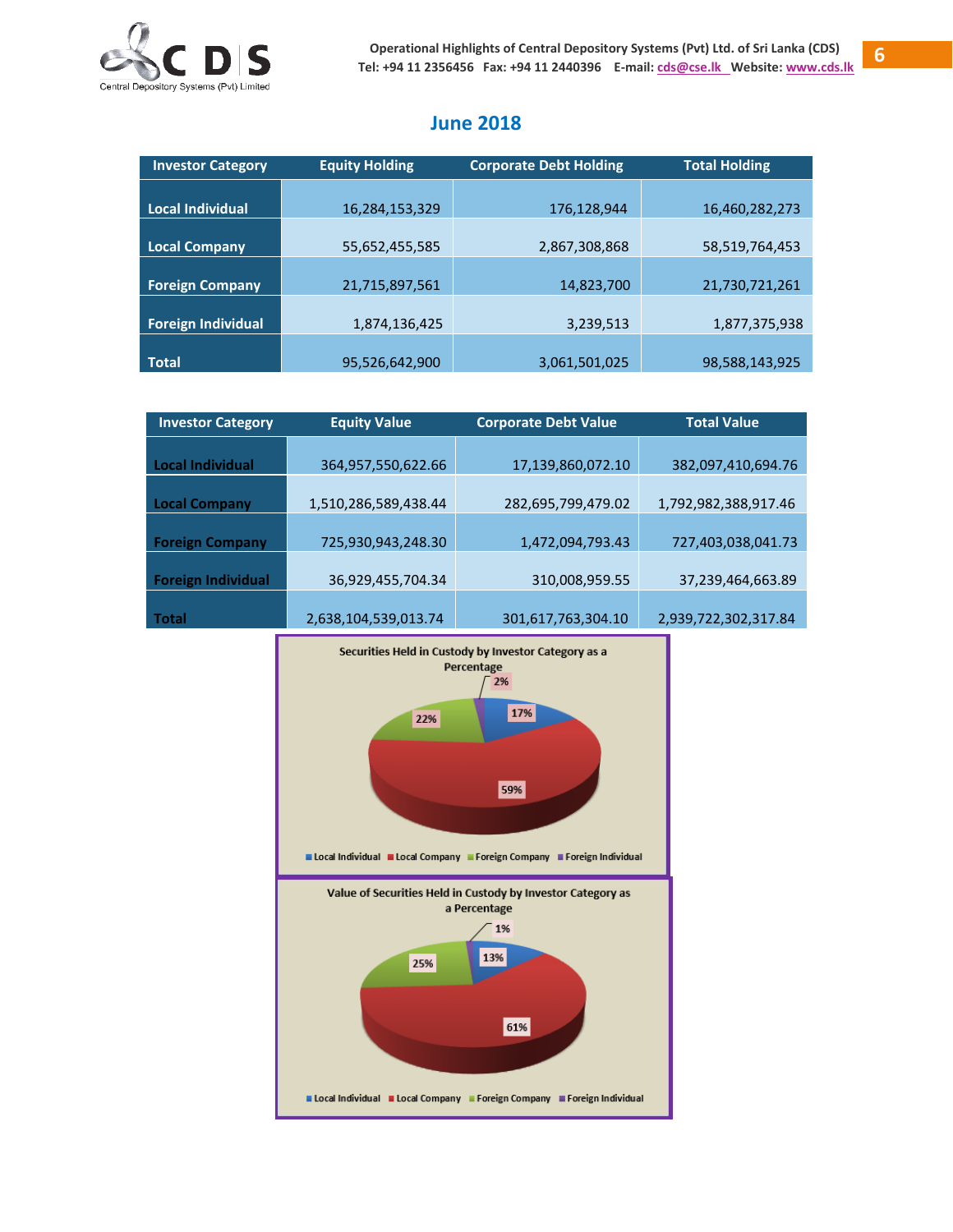

# **Holdings in CDS as at 30 th June 2018**

| <b>Holdings</b>     | <b>Equity</b>        | <b>Corporate Debt</b> | <b>Total</b>         |
|---------------------|----------------------|-----------------------|----------------------|
|                     |                      |                       |                      |
| <b>Domestic</b>     | 71,936,608,914       | 3,043,437,812         | 74,980,046,726       |
|                     |                      |                       |                      |
| Foreign             | 23,590,033,986       | 18,063,213            | 23608,097,199        |
|                     |                      |                       |                      |
| <b>Market Value</b> | <b>Equity</b>        | <b>Corporate Debt</b> | <b>Total</b>         |
|                     |                      |                       |                      |
| <b>Domestic</b>     | 1,875,244,140,061.10 | 299,835,659,551.12    | 2,175,079,799,612.22 |
|                     |                      |                       |                      |
| Foreign             | 762,860,398,952.64   | 1,782,103,752.98      | 764,642,502,705.62   |

|                   | <b>Quantity</b> | <b>Market Value(LKR)</b> |
|-------------------|-----------------|--------------------------|
| <b>Equity</b>     | 95,526,642,900  | 2,638,104,539,013.74     |
| <b>Debentures</b> | 3,061,501,025   | 301,617,763,304.10       |



#### **De-Mat Percentages of Securities**

| <b>DE-MAT PERCENTAGE FOR EQUITY</b>  | 97.1% |
|--------------------------------------|-------|
| DE-MAT PERCENTAGE FOR CORPORATE DEBT | 99.8% |